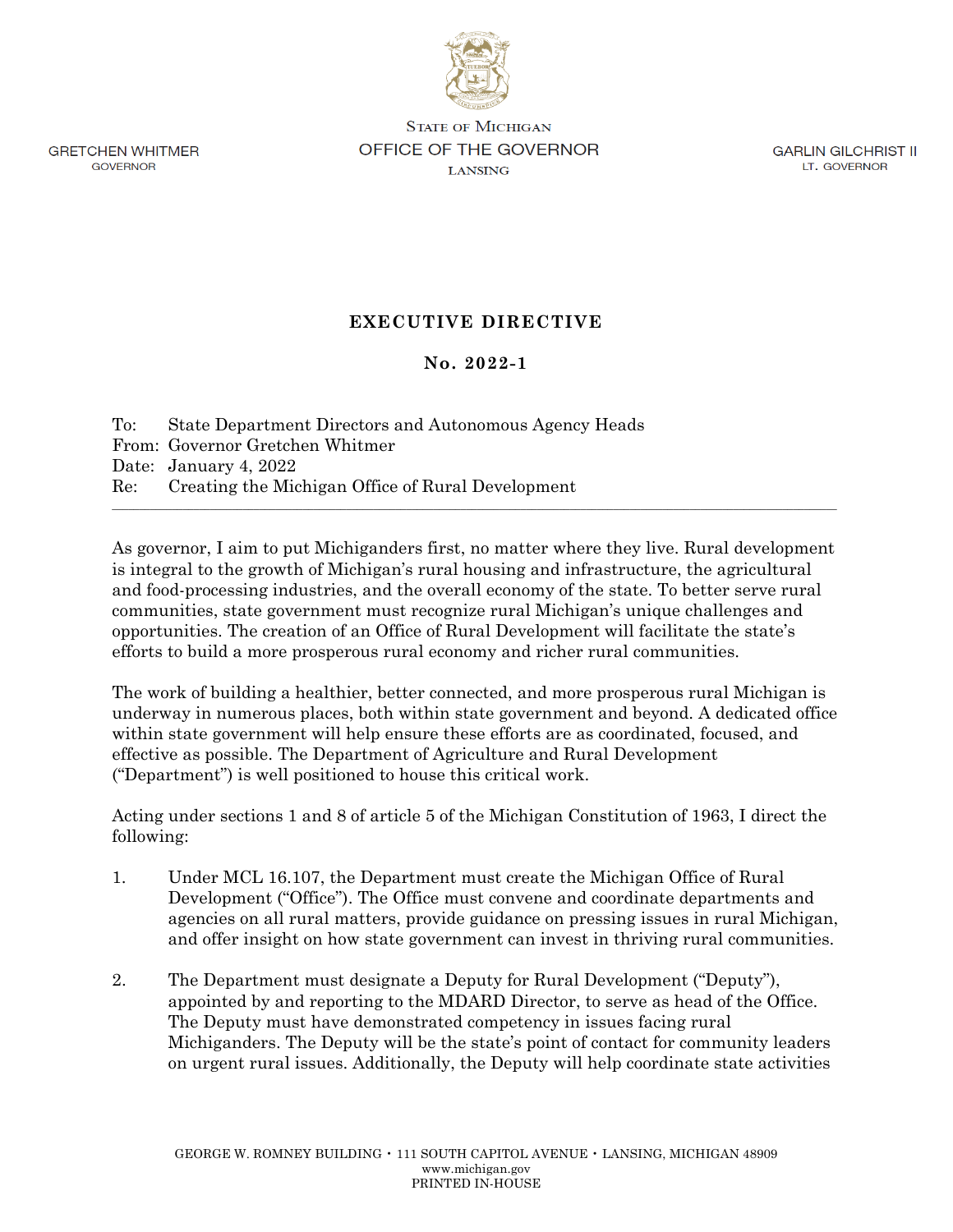impacting rural areas, including but not limited to, economic and workforce development, infrastructure, public health, and environmental sustainability.

- 3. The Office must do all of the following:
	- (a) Collaborate with the Michigan Economic Development Corporation and other stakeholders on rural economic development.
	- (b) Collaborate with the Michigan State Housing Development Authority and other stakeholders to facilitate rural affordable housing development.
	- (c) Promote sustainability, environmental preservation, and green energy development in rural areas.
	- (d) Evaluate, analyze, and address the ramifications of population and demographic trends in rural areas of this state.
	- (e) Work with the Michigan Commission of Agriculture and Rural Development, the department, and the governor's office to identify existing state and federal policies that impact rural areas and create new policy goals.
	- (f) Analyze and provide guidance on education-related issues and the effects on rural communities, students, schools, and economies.
	- (g) Evaluate energy issues facing rural areas of this state and analyze how energy issues are impacting the livability, local economies, and opportunities in rural areas of this state.
	- (h) Work with the Michigan High-Speed Internet Office to facilitate expansion of high-speed internet connections to individuals and anchor institutions in rural communities.
	- (i) Aid rural governments, businesses, individuals, and economic development organizations in accessing economic and cultural development resources.
	- (j) Coordinate with the department's tribal liaison and tribal leaders in this state.
	- (k) Implement funding and oversight for rural development grants and assist communities and organizations in applying for rural development grants.
- 4. All departments, agencies, committees, commissioners, and officers of this state must give to the Office, or to any member or representative of the Office, any necessary assistance required by the Office, or any member or representative of the Office, in the performance of the duties of the Office so far as is compatible with their duties and consistent with this directive and applicable law. Free access also must be given to any books, records, or documents in their custody relating to